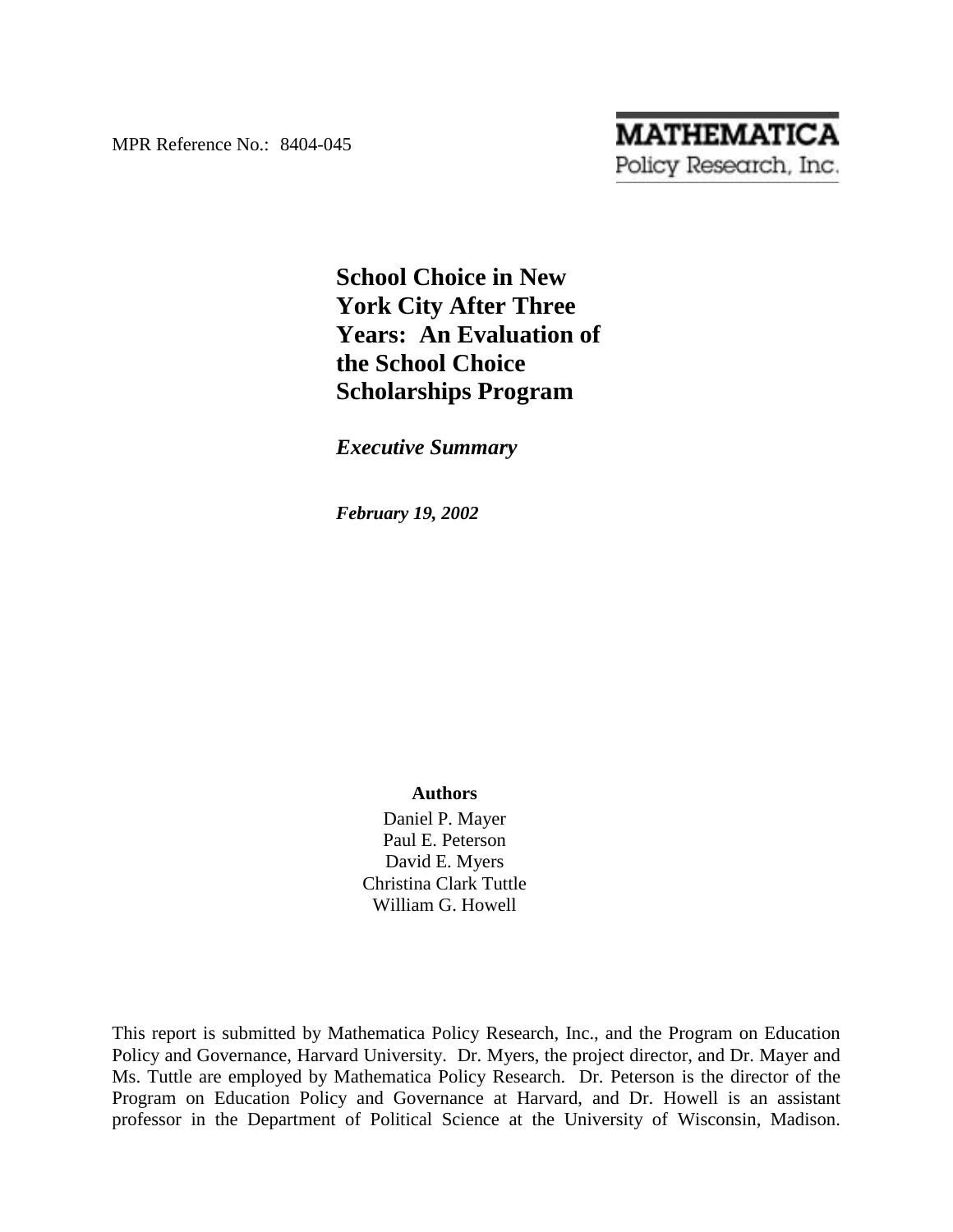#### **EXECUTIVE SUMMARY**

In 1997, the School Choice Scholarships Foundation (SCSF) announced that it would provide 1,300 scholarships so that children of low-income families in grades K–4 in the New York City public schools could transfer to private schools. Each scholarship, or "voucher," was worth up to \$1,400 annually and could be used for up to four years at a religious or a secular school. The SCSF received applications from more than 20,000 students from February through April 1997. From the pool of applicants, scholarship recipients were selected in a lottery held in May 1997.

This report presents the third-year findings from an evaluation of the SCSF program in which students were randomly assigned to a treatment group (scholarship group) or a control group. The evaluation findings are particularly relevant to the current national debate about the impacts of vouchers on students and parents—especially in that the SCSF program is one of the largest of the current voucher programs in terms of enrollment and has yielded results for a racially and ethnically diverse population of low-income students. Similar randomized field trials of school voucher programs have been conducted in Dayton, Ohio, and in Washington, D.C. This summary highlights the key evaluation findings and briefly describes the study.

#### **KEY FINDINGS ON OUTCOMES**

#### **Impacts on Test Scores After Three Years**

- On standardized tests, students *offered* a scholarship generally performed at about the same level as students in the control group. More specifically, we used the Iowa Test of Basic Skills to assess students' performance in reading and mathematics and found that, overall, students in both groups performed about the same. Moreover, those who *ever attended* a private school did not perform at higher levels than those who *never attended* a private school. Nor did those who attended a private school for *three full years* perform at higher levels than those who did never attended a private school.
- The pattern of impacts for Latino students, however, differs markedly from the pattern for African American students. We found no impact of a scholarship offer or of attending a private school on the test scores of Latino students, but we found a significant impact on the test scores of African American students. After three years the composite test scores (a combination of math and reading) of African American students who were offered a scholarship were about 5.5 percentile points higher than the composite test scores of African Americans not offered a scholarship. The composite test scores of African American students who ever attended a private school (for one, two, or three years) was 7.6 points higher than the composite test scores of students who had never attended a private school. The composite test scores of African American students who attended a private school for three full years was 9.2 percentile points higher than the scores of students who had never attended a private school. Impacts of a voucher offer do not vary significantly by grade level.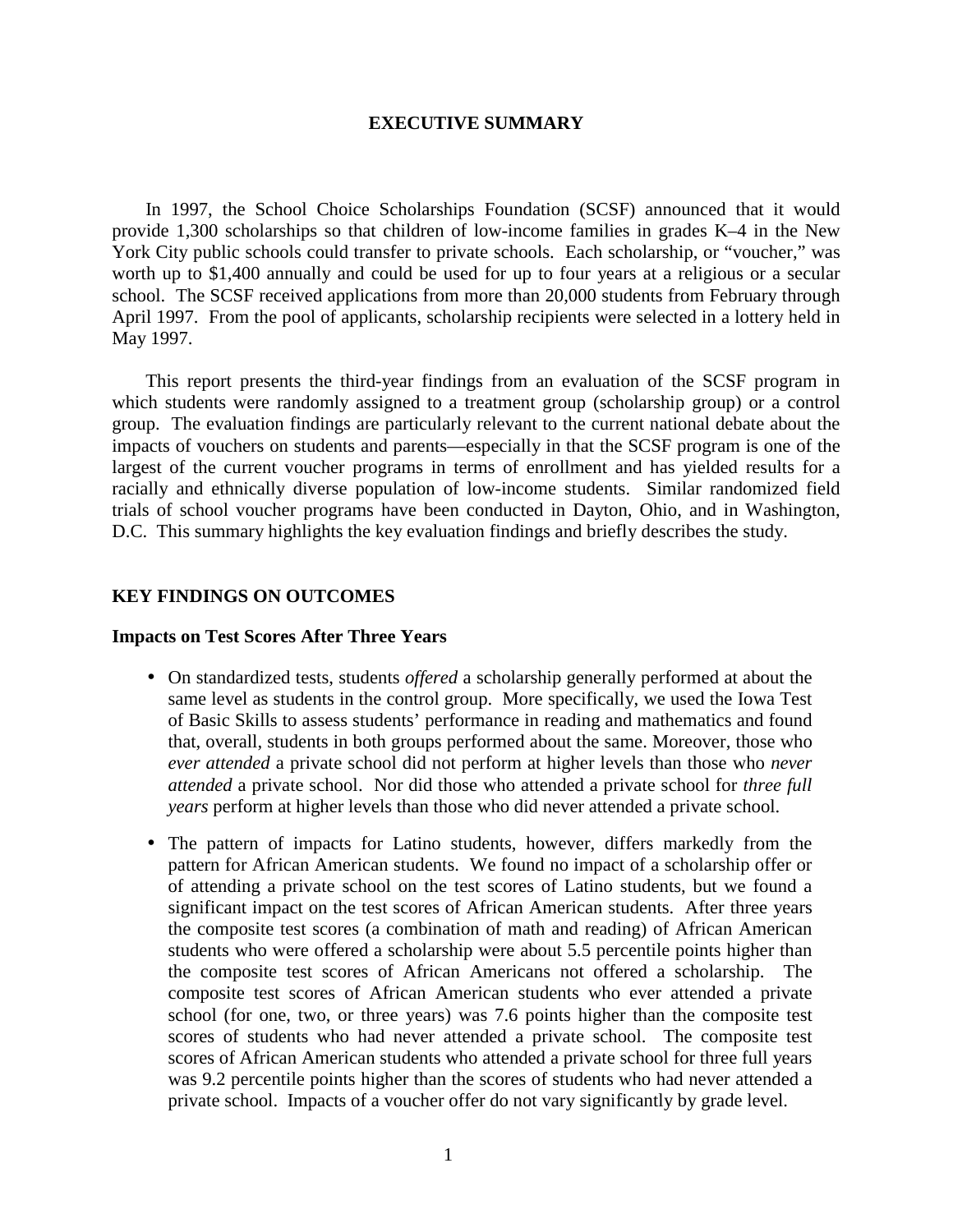- After the first year of the program, the overall impact of a voucher offer on composite test scores for African American students was 4.4 percentile points; after two years, the impact was 3.2 percentile points; and after three years, it was 5.5 percentile points. Changes in the impact of actually attending a private school were larger, starting at 5.7 percentile points in year one, falling to 4.4 points in year two, and then rising to 9.2 points in year three. The differences between years one and two and years one and three were not statistically significant, but the difference between years two and three was.
- There was no change in the impact of being offered a voucher or attending a private school on Latino test scores over time.

### **Impacts on School Facilities, School Climate, Parents' Satisfaction with Schools, and Parental Communication and Involvement**

- As reported by parents, the schools attended by the scholarship students were smaller than the schools attended by public school students (382 students versus 519 students in each type of school, respectively). Class size was smaller as well—there were two fewer students in the private-school classrooms than in the public-school classrooms (26 students versus 28 students). Private schools were less likely than public schools to have a cafeteria, a nurse's office, or special programs for non-English speakers and students with learning problems. On the other hand, private schools were more likely to have computer laboratories, after-school programs, and tutors for individual students. No differences were found in music or art programs, or in programs for advanced learners. Nor were there differences found in the availability of child counselors, a gymnasium, or a library.
- Private schools were more orderly than public schools, according to parents. Compared with public school parents, private school parents were less likely to report that the following were serious problems at their child's school: students destroying property, tardiness, missing classes, fighting, cheating, and racial conflict. For example, 64 percent of the parents with a child in public school reported that fighting was a serious problem compared with 34 percent of the parents with a child in private school.
- Private-school students reported better learning conditions at their school than did public-school students. Sixty-five percent of private-school students said that students get along with teachers while only 49 percent of public-school students said the same. Private-school students were also more likely to report that students are proud to attend their school and that behavior rules are strict. They were also less likely to feel put down by teachers or to report a lot of cheating by other students.
- Students in private schools were asked to complete more homework than students in public schools. Sixty-four percent of the parents with a child in private school said that their child had more than an hour of homework per day, compared with 41 percent of the parents with a child in public school.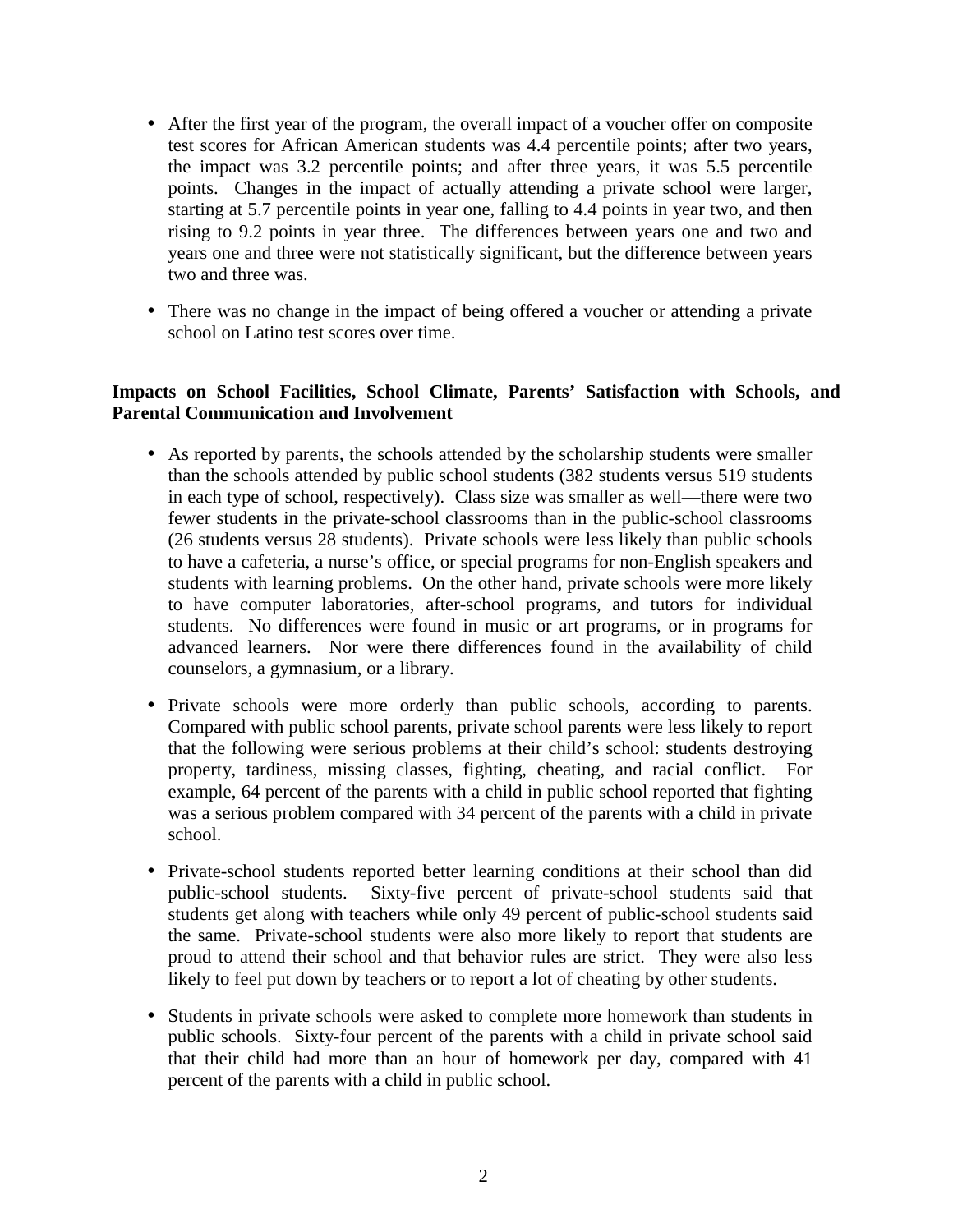- Parents of students in private schools said that they received more communication from their school about their children than did parents in public schools.
- Parents with a child in private school will be less involved in their child's education than parents with a child in public school. For example, parents of public-school students reported that they helped their child with homework an average of 11 times a month, compared with 9 times a month for private-school parents.
- Compared with public-school students, private-school students were more likely to participate in church youth groups and attend religious services.
- Parents of children who switched from public to private schools were much more satisfied with their schools than parents of children who remained in the public schools. For example, when asked to grade their schools, nearly 42 percent of the parents with a child in private school gave their school an "A," compared with just 10 percent of parents with a child in public school.

## **KEY FINDINGS ON PARTICIPATION IN THE SCSF PROGRAM**

- Among those offered a scholarship, 53 percent used it to attend a private school for three full years, 9 percent used it for the first two years but not the third, 12 percent used it only in the first year, 2 percent used it only in the second year, and 24 percent never used it.
- Parents who declined a scholarship most frequently gave the following reasons for doing so: they could not afford the added tuition and expenses not covered by the voucher (45 percent), they could not find a school in a convenient location (33 percent), and their child had special needs (14 percent).
- There are many similarities and some differences between the parents and students who used the scholarship for at least one year and those who did not. Baseline test scores were similar for scholarship takers and decliners; scholarship takers and decliners, and their parents were equally likely to have lived at their current residence for two years; and mothers of takers and decliners were equally likely to have been born in the United States. On the other hand, scholarship decliners were somewhat less likely than scholarship takers to have received special education services before the baseline testing session; mothers of scholarship takers were more likely to have attended college for some amount of time; and the average income of families of scholarship takers was \$2,400 higher than that of scholarship decliners.
- Students who attended private school were no more likely than those who remained in public school to move from one school to another. Parent reports indicate that similar percentages of public and private school students remained in the same school throughout the school year. Similarly, the percentage of students who planned to attend the same school the next year was similar for the two groups. In contrast, public school students were more likely to "graduate" from one school level to the next, perhaps because private schools are more likely to have grades K–8 in the same